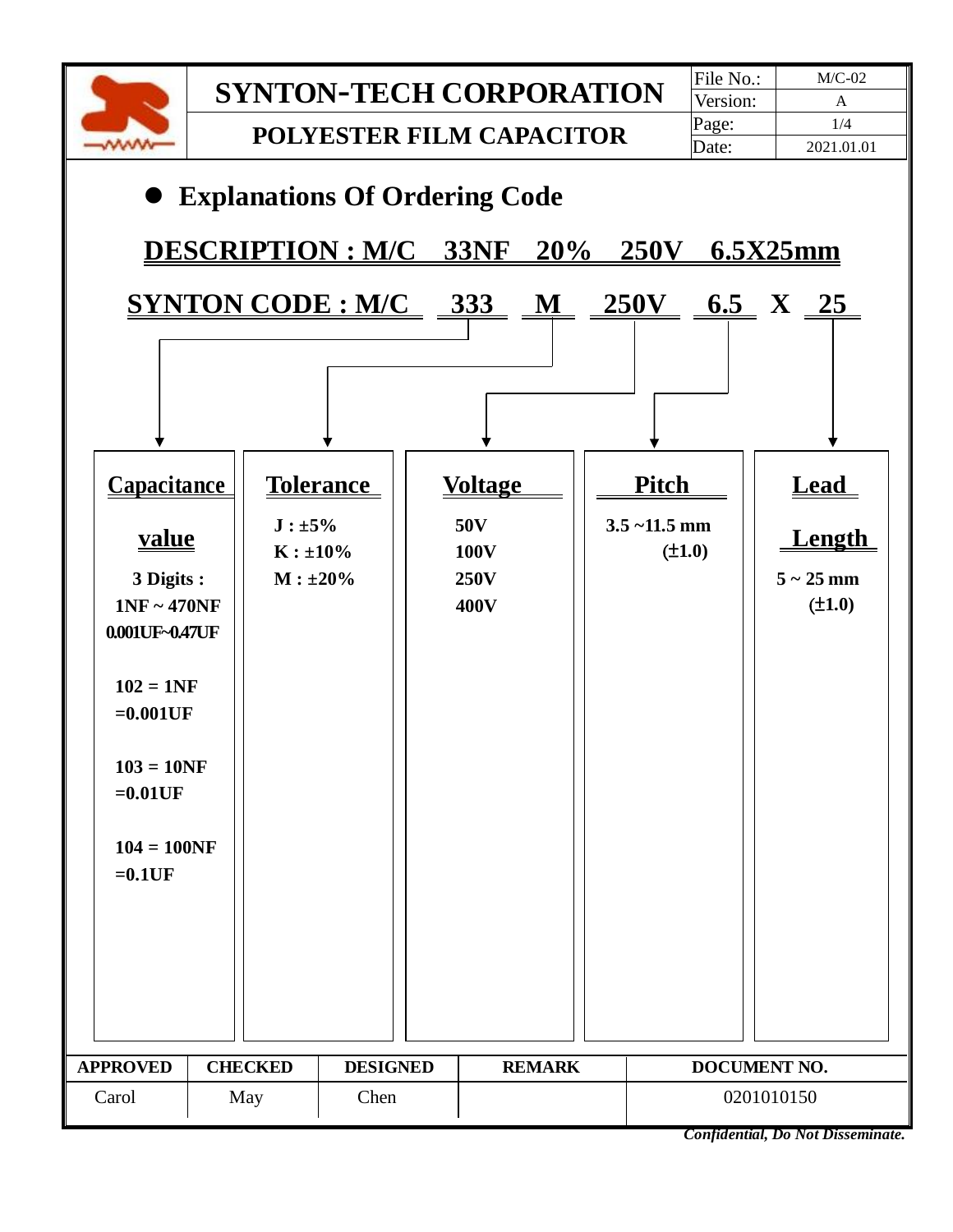

# **SYNTON-TECH CORPORATION**  $\frac{File No.:}{Version:}$  M/C-02

**POLYESTER FILM CAPACITOR** Page:  $\frac{p_{\text{age:}}}{\text{Date:}}$  2021.01

Version: Date: 2021.01.01

#### ⚫ **Introduction**

- 1.High moisture resistance.
- 2.Good solder ability.
- 3.Available on tape and reel for automatic insertion.
- 4.ESR. is minimized.

### ⚫ **Specification**

- 1.Operating temperature: -40℃~+85℃.
- 2.Capacitance: 0.001uF ~ 0.47uF. (1NF ~ 470NF)
- 3. Capacitance tolerance:  $\pm 5\%$  (J),  $\pm 10\%$  (K),  $\pm 20\%$  (M).
- 4.Range voltage: 50,100,250,400VDC.
- 5. Dissipation factor: 1% max. at 1KHz 25℃
- 6.Insulation resistance:

Capacitance≦0.1uF More than 50,000 MΩ

Capacitance > 0.1uF More than 5,000 M $\Omega \times uF$ 





*Confidential, Do Not Disseminate.*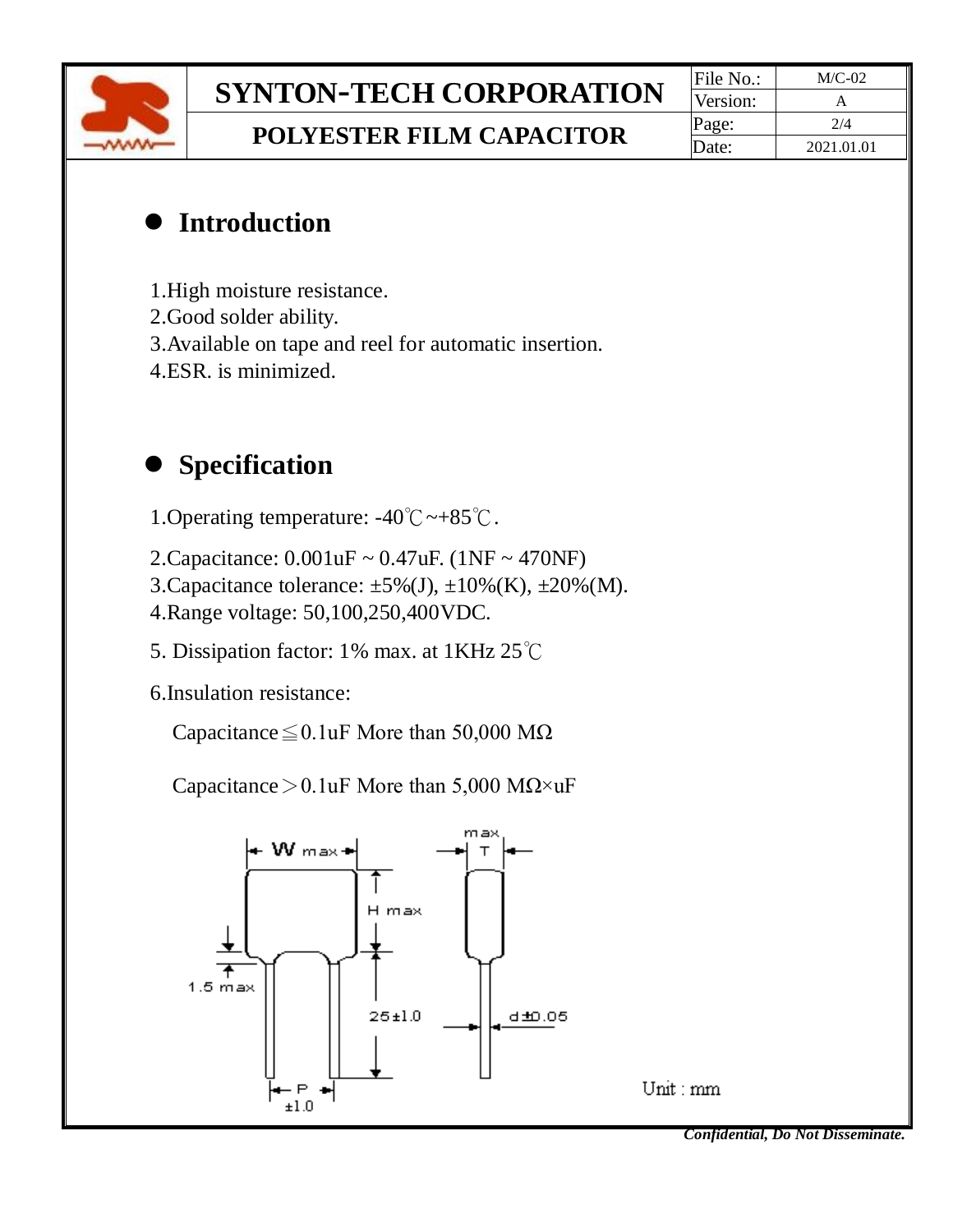

# **SYNTON-TECH CORPORATION** File No.: M/C-02

## **POLYESTER FILM CAPACITOR** Page:  $\frac{Page:}{Date:}$  3/4

Version: Date: 2021.01.01

| Capacitance |        |              | 50VDC/100VDC |       |     |           |             |  |  |
|-------------|--------|--------------|--------------|-------|-----|-----------|-------------|--|--|
| Symbol      | UF     | <b>NF</b>    | W            | H     | T   | ${\bf P}$ | $\mathbf D$ |  |  |
| 102         | 0.0010 | $\mathbf{1}$ | 5.5          | 10.0  | 3.0 | 3.5       | 0.5         |  |  |
| 122         | 0.0012 | 1.2          | 5.5          | 10.0  | 3.0 | 3.5       | 0.5         |  |  |
| 152         | 0.0015 | 1.5          | 5.5          | 10.0  | 3.0 | 3.5       | 0.5         |  |  |
| 182         | 0.0018 | 1.8          | 5.5          | 10.0  | 3.0 | 3.5       | 0.5         |  |  |
| 222         | 0.0022 | 2.2          | 5.5          | 10.0  | 3.0 | 3.5       | 0.5         |  |  |
| 272         | 0.0027 | 2.7          | 5.5          | 10.0  | 3.0 | 3.5       | 0.5         |  |  |
| 332         | 0.0033 | 3.3          | 5.5          | 10.0  | 3.0 | 3.5       | 0.5         |  |  |
| 392         | 0.0039 | 3.9          | 6.0          | 10.0  | 3.0 | 3.5       | 0.5         |  |  |
| 472         | 0.0047 | 4.7          | 6.0          | 10.0  | 3.0 | 3.5       | 0.5         |  |  |
| 562         | 0.0056 | 5.6          | 6.0          | 10.0  | 3.0 | 3.5       | 0.5         |  |  |
| 682         | 0.0068 | 6.8          | 6.0          | 10.0  | 3.0 | 3.5       | 0.5         |  |  |
| 822         | 0.0082 | 8.2          | 6.0          | 10.0  | 3.0 | 3.5       | 0.5         |  |  |
| 103         | 0.010  | 10           | 6.0          | 10.0  | 3.0 | 4.0       | 0.5         |  |  |
| 123         | 0.012  | 12           | 6.5          | 10.0  | 3.0 | 4.0       | 0.5         |  |  |
| 153         | 0.015  | 15           | 6.5          | 10.0  | 4.0 | 4.0       | 0.5         |  |  |
| 183         | 0.018  | 18           | 7.0          | 11.0  | 3.0 | 5.0       | 0.5         |  |  |
| 223         | 0.022  | 22           | 7.0          | 11.0  | 3.0 | 5.0       | 0.5         |  |  |
| 273         | 0.027  | 27           | 7.0          | 12.5. | 3.5 | 5.0       | 0.5         |  |  |
| 333         | 0.033  | 33           | 7.5          | 12.5  | 3.5 | 6.0       | 0.5         |  |  |
| 393         | 0.039  | 39           | 8.0          | 13.0  | 4.0 | 6.0       | 0.5         |  |  |
| 473         | 0.047  | 47           | 8.5          | 13.0  | 4.0 | 6.0       | 0.5         |  |  |
| 563         | 0.056  | 56           | 9.0          | 13.0  | 4.0 | 7.0       | 0.5         |  |  |
| 683         | 0.068  | 68           | 9.0          | 13.0  | 4.0 | 7.0       | 0.5         |  |  |
| 823         | 0.082  | 82           | 9.0          | 13.0  | 4.5 | 7.0       | 0.5         |  |  |
| 104         | 0.10   | 100          | 10.0         | 13.0  | 5.0 | 7.0       | 0.5         |  |  |
| 124         | 0.12   | 120          | 10.0         | 13.0  | 5.0 | 7.0       | 0.6         |  |  |
| 154         | 0.15   | 150          | 10.0         | 13.0  | 5.0 | 7.0       | 0.6         |  |  |
| 184         | 0.18   | 180          | 10.0         | 13.0  | 5.0 | 7.0       | 0.6         |  |  |
| 224         | 0.22   | 220          | 12.0         | 14.0  | 6.5 | 8.0       | 0.6         |  |  |
| 274         | 0.27   | 270          | 14.0         | 16.0  | 7.0 | 10.0      | 0.6         |  |  |
| 334         | 0.33   | 330          | 14.0         | 16.0  | 7.0 | 10.0      | 0.6         |  |  |
| 394         | 0.39   | 390          | 15.0         | 16.0  | 8.0 | 10.0      | 0.6         |  |  |
| 474         | 0.47   | 470          | 15.0         | 16.0  | 8.5 | 10.0      | 0.6         |  |  |